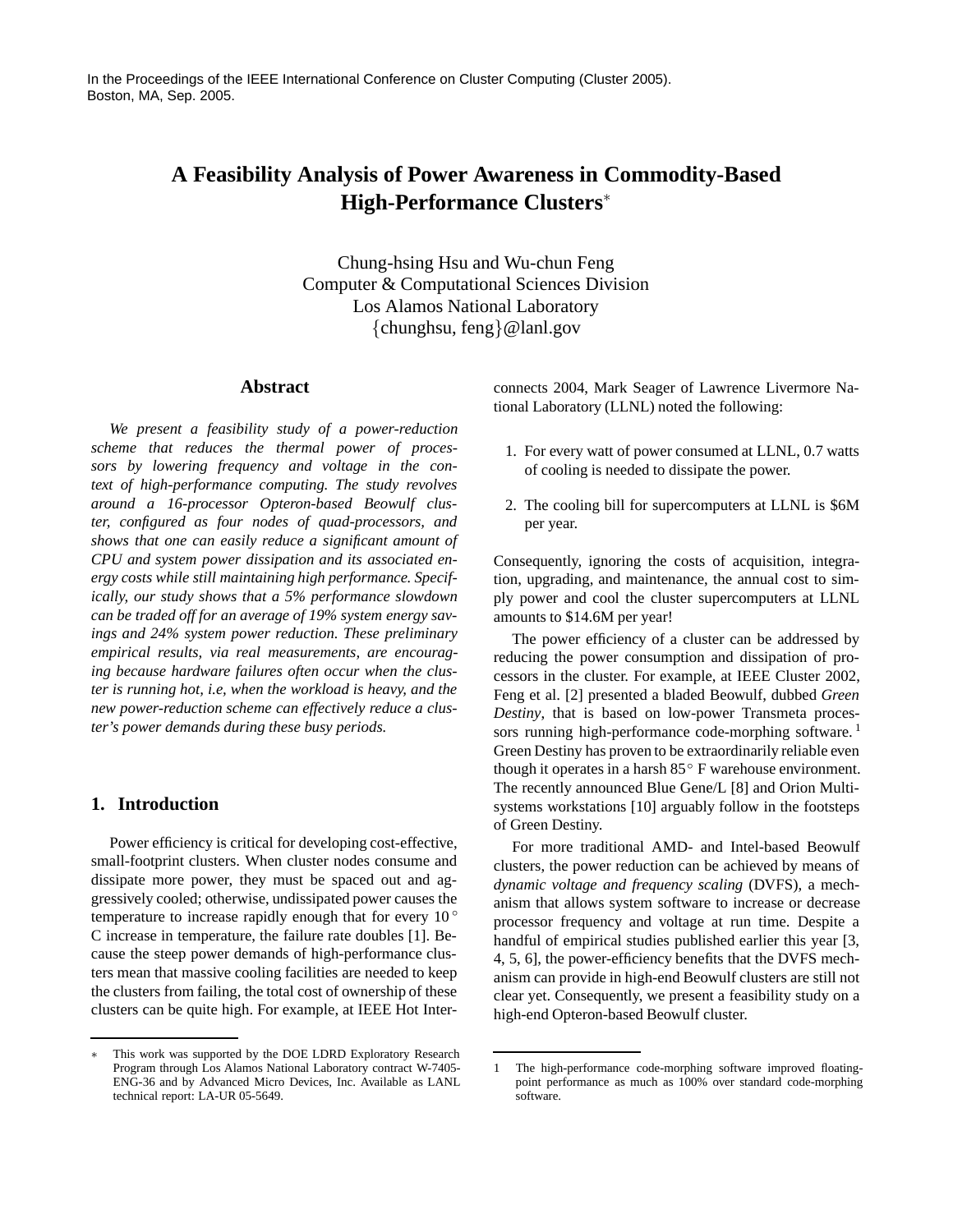

**Figure 1. The RLX ServerBlade.**

# **2. Background**

In this section, we present two different approaches towards reducing power consumption, and hence, improving reliability in clusters: (i) the low-power approach of Green Destiny and (ii) the power-aware approach that uses dynamic voltage and frequency scaling (DVFS) to reduce power consumption.

### **2.1. Green Destiny**

Green Destiny is the first large-scale instantiation of the "Supercomputing in Small Spaces" project [14] at Los Alamos National Laboratory. The origins of this work actually date back to September 2001 with a 24-node bladed Beowulf dubbed MetaBlade that also used Transmeta processors, albeit the previous generation TM5600.

Green Destiny has 240 nodes that fit into an industrystandard 19-inch rack (with a footprint of five square feet) and sip only three kilowatts of power when booted diskless. Each cluster node is an RLX ServerBlade 1000t, as shown in Figure 1, that contains a 933-MHz/1-GHz Transmeta TM5800 CPU, 128-MB DDR SDRAM, 512-MB SDRAM, 20-GB hard disk, and three 100-Mb/s Fast Ethernet network interfaces. Twenty-four such nodes are mounted into a chassis that fits in a 3U space. Putting ten such chassis together along with a standard tree-based network results in the Green Destiny cluster.

Each populated chassis consumes about 512 watts at load, i.e., 21 watts per cluster node. The low power of each cluster node can be attributed to the low power of the Transmeta processor which consumes no more than 7.5 watts.

The excellent power efficiency of Green Destiny made it extremely reliable. The cluster ran in a dusty 85◦ F warehouse environment at 7,400 feet above sea level without any unscheduled downtime over its two-year lifetime, and it did so without any special facilities, i.e., no air conditioning, no humidification control, no air filtration, and no ventilation. In contrast, our more traditional 100-processor Beowulf cluster that preceded Green Destiny failed on a weekly basis in the same hot environment. (This Beowulf cluster was actually a 128-processor cluster, but we were never able to get the entire cluster up and running reliably.)

Since the debut of Green Destiny, similar solutions have appeared, e.g., Sun Microsystems' SunFire server, which uses AMD XP-M processors, HP's ProLiant BL server, which uses Intel Pentium M processors, Orion Multisystems' desktop cluster, which uses Transmeta Efficeon processors, and finally IBM's BlueGene/L, which uses IBM PowerPC 440 processors. All these processors are primarily used for mobile computing. Hence, a Green Destiny type of solution refers to a cluster design that achieves good power efficiency by using many low-power embedded or mobile processors (rather than fewer but more powerful server processors).

However, the Green Destiny type of solution has two major drawbacks. First, many cluster workloads do not scale as the number of cluster nodes increases. The inherently sequential part of workloads and the network bandwidth limitation prohibit performance scalability. Second, this type of solution is not entirely based on commodity technologies, and hence, may not be cost-effective. For example, Blue-Gene/L uses an extensively stripped-down version of the 700-MHz PowerPC 440 embedded processor while Green Destiny relies on a customized high-performance version of code-morphing software  $(CMS)^2$  to achieve good performance, e.g., 12.6 Gflops on 24 processors. In contrast, the 16-processor MegaProto cluster [11] which uses the same type of processor as Green Destiny, achieves only 5.62 Gflops on Linpack because it does not have the customized high-performance version of CMS that Green Destiny had.

#### **2.2. DVFS-Enabled Clusters**

The idea of DVFS on commodity operating systems can be traced back as early as 1994 [15]. Processor power is reduced through lowering frequency and voltage because power is proportional to frequency and to the square of voltage [9]. However, commodity processors that actually supported DVFS did not appear until six years later in 2000 and did so only in the mobile computing market. It was not until 2003 that DVFS made its way into desktop processors, specifically the AMD Athlon64. By late 2004, DVFS gained support on server-class processors such as the AMD Opteron and Intel Xeon EM64T.

To date, we are only aware of two DVFS-enabled Beowulf clusters that have been built and evaluated [4, 5, 6]. The first cluster [6] uses sixteen notebook computers as cluster nodes because most notebook computers are powered by DVFS-enabled processors. (In this case, the mobile processor that is used in each node is a 600-1400MHz Intel Pentium M.) In contrast, the second cluster  $[4, 5]$  is

<sup>2</sup> Each Transmeta processor has a software layer, called *code-morphing software*, that dynamically morphs x86 instructions into VLIW instructions. This provides x86 software with the impression that it is being run on native x86 hardware.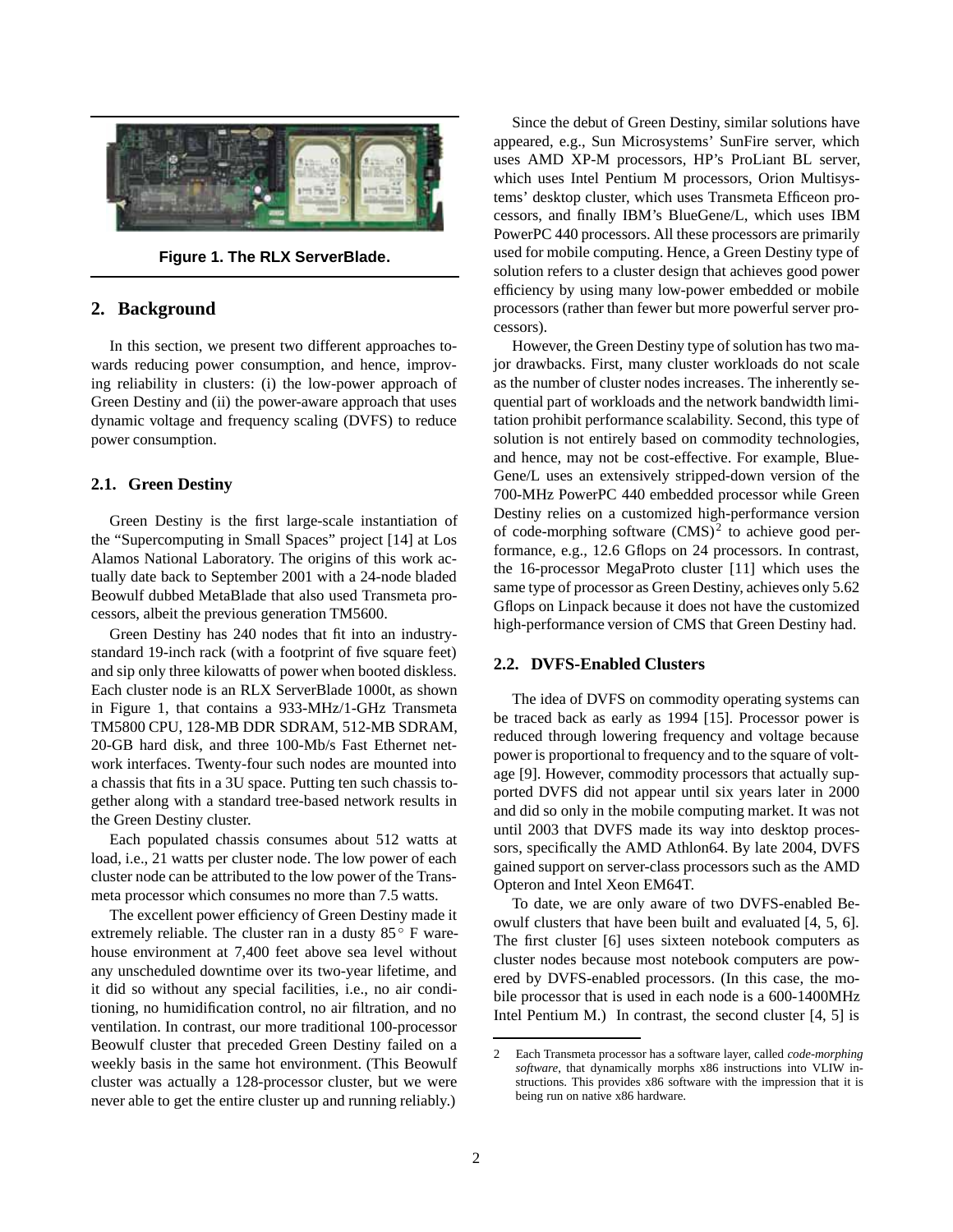based on ten desktop motherboards, each of which has a 800-2000MHz AMD Athlon64 processor. For both clusters, each node has 1GB main memory.

Though the two DVFS-enabled clusters are commoditybased, we argue that they are not high-performance nor balanced. Performance-wise, the two clusters use slow 100- Mb/s Fast Ethernet networks. In contrast, none of the supercomputers on the Top500 list (http://www.top500.org) use Fast Ethernet, but nearly half of them use Gigabit Ethernet. More importantly, using fast processors but a slow network creates an *imbalanced* machine that allows the processor frequency to be lowered further than a balanced machine for the same level of performance impact, thus leading to noticeably more power and energy reduction than one would realize in a more balanced, high-performance cluster. Therefore, we use a 16-processor Opteron-based Beowulf cluster, interconnected by Gigabit Ethernet, to present a feasibility study on the power-efficient benefits that the DVFS mechanism can deliver.

# **3. CAFfeine: A DVFS-Enabled Opteron Cluster**

This section presents technical details about our DVFS-enabled Opteron cluster dubbed *CAFfeine*. Specifically, we discuss both its commodity and high-performance attributes.

#### **3.1. Commodity-Based CAFfeine**

Currently, CAFfeine is configured as a 4-node, 16 processor cluster connected via a Gigabit-Ethernet (GbE) network. Each node is a Celestica 4U rack-mountable quad-Opteron server A8440, as shown in Figure 2. Inside each node, there are sixteen memory slots, four in front of each processor to enable low-latency access. The current configuration has two 512-MB registered ECC DDR-333 SDRAM memory modules for each Opteron processor. In terms of storage, four hot-swap SCSI drive bays are available, and CAFfeine currently has one 73GB hard disk for each node along with one DVD-ROM drive and one floppy drive. In addition to up to three hot-swap 500W power supplies with 2+1 redundancy, each A8440 has an ATI Rage XL VGA adapter, two 133MHz PCI-X slots, and two 66MHz PCI slots, all 64 bits, plus three rear-mounted Ethernet ports. Figure 3 shows a block diagram of the A8440.

Each processor in CAFfeine is an Opteron 846 processor that can run between 800MHz and 2000MHz in steps of 200MHz. The processor contains a 1MB same-speed onchip L2 cache, and, unlike Intel processors, a memory controller is also built-in on the chip. Opterons in the A8440 are interconnected with coherent HyperTransport links running at 800MHz for fast I/O access. Each Opteron 846 is



**Figure 2. Celestica A8440.**

| $f(GHz)$ 2.0 1.8 1.6 1.4 1.2 1.0 0.8 |  |  |  |  |
|--------------------------------------|--|--|--|--|
| $ V(V)$ 1.5 1.4 1.3 1.2 1.1 1.0 0.9  |  |  |  |  |

# **Table 1. Valid Frequency-Voltage Combinations in CAFfeine.**

fabricated using 13-*µ*m SOI process and consumes no more than 89W. With respect to valid frequency-voltage combinations needed in a DVFS-enabled processor, AMD has not yet published any documentation on this yet. We experimentally set the combinations as in Table 1. Hence, our DVFS-enabled CAFfeine cluster has seven different powerperformance combinations.

With respect to software, CAFfeine runs on the Linux 2.6.7 operating system. All the benchmark codes mentioned in this paper are compiled using GNU compilers 3.3.3. For DVFS, the change between different frequency-voltage combinations is performed through the cpufreq interface provided by the powernow-k8 kernel module distributed along with Linux 2.6.7 kernel.

The cpufreq interface allows system software to set a desired CPU clock frequency by writing the frequency value (in terms of megahertz) to a particular /sys file. However, not all the CPU frequencies are directly supported by a DVFS-enabled processor due to hardware constraints. The information about which CPU frequency is supported is stored in the powernow-k8 kernel module in a tabular form similar to Table 1, as is the selection scheme when the desired frequency is not supported.

#### **3.2. High-Performance CAFfeine**

CAFfeine is also high performance with respect to the two existing DVFS-enabled clusters mentioned in Sec-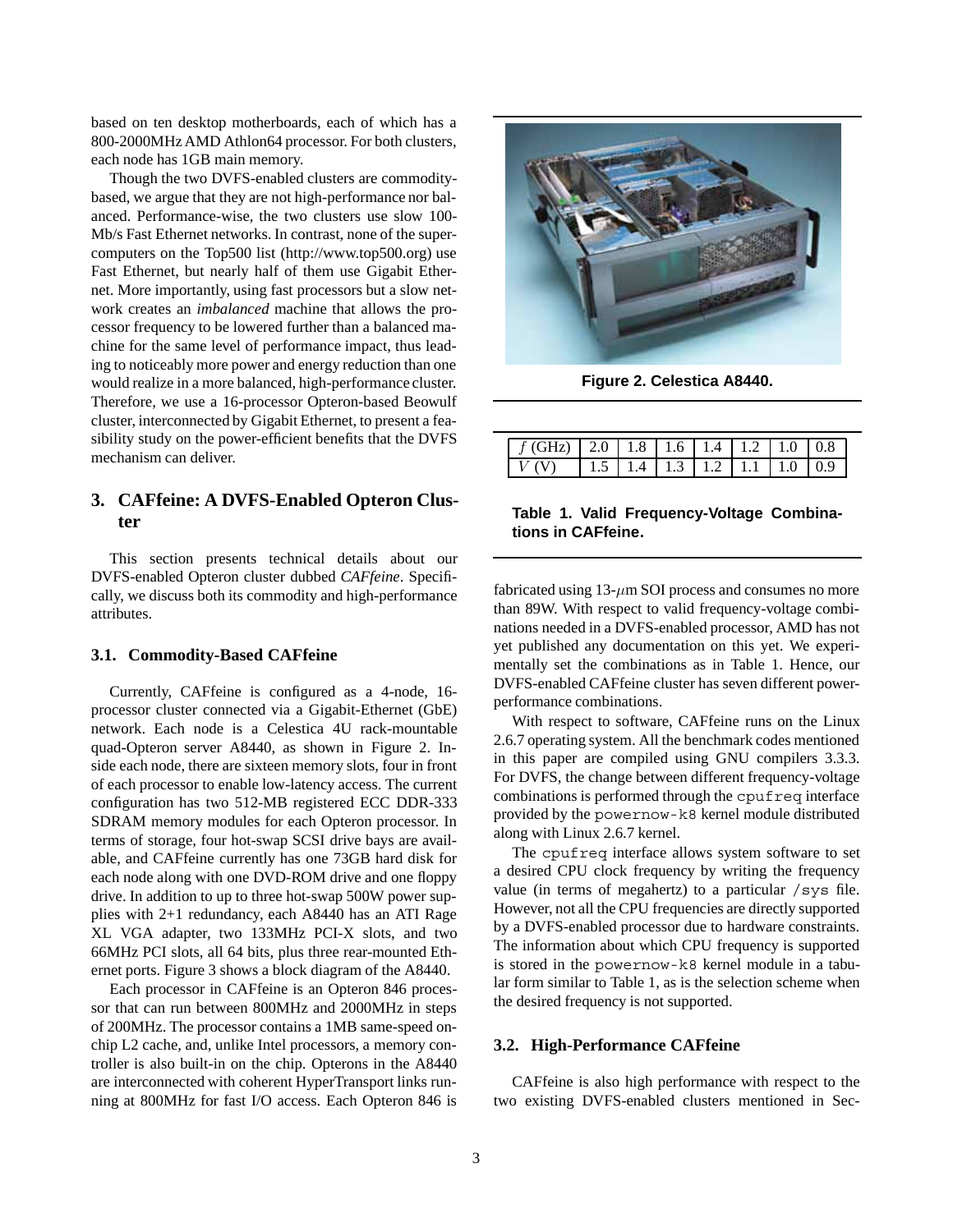

**Figure 3. The Block Diagram of Celestica A8440.**

tion 2. Figure 4 shows a performance comparison of running NAS MPI benchmarks on the Opteron-based CAFfeine versus the Athlon64-based cluster [4, 5]. The comparison is made using NAS MPI benchmarks in terms of the total execution time on two different workload classes B and C. (Class C represents a larger workload as well as a larger memory footprint.) The execution times on the Athlon64-based cluster was derived from the figures in [4, 5]. From this figure, we clearly see that CAFfeine performs better than this Athlon64-based cluster for the same cluster size. Since both clusters have processors of the same speed, i.e., 2GHz, we attribute the higher

performance of CAFfeine to a larger L2 cache (1MB versus 512KB), faster network (Gigabit Ethernet versus Fast Ethernet), and SMP-based architecture.

For the Pentium M-based cluster [6], since there is not enough timing information in [6], we are unable to compare CAFfeine with this cluster directly. Nevertheless, we expect CAFfeine to deliver higher performance because CAFfeine has faster processors installed (2GHz versus 1.4GHz).

CAFfeine also performs well when compared to Green Destiny within the same power budget. The power consumed by a chassis in Green Destiny and by a CAFfeine node is roughly the same, i.e., around 500 watts. How-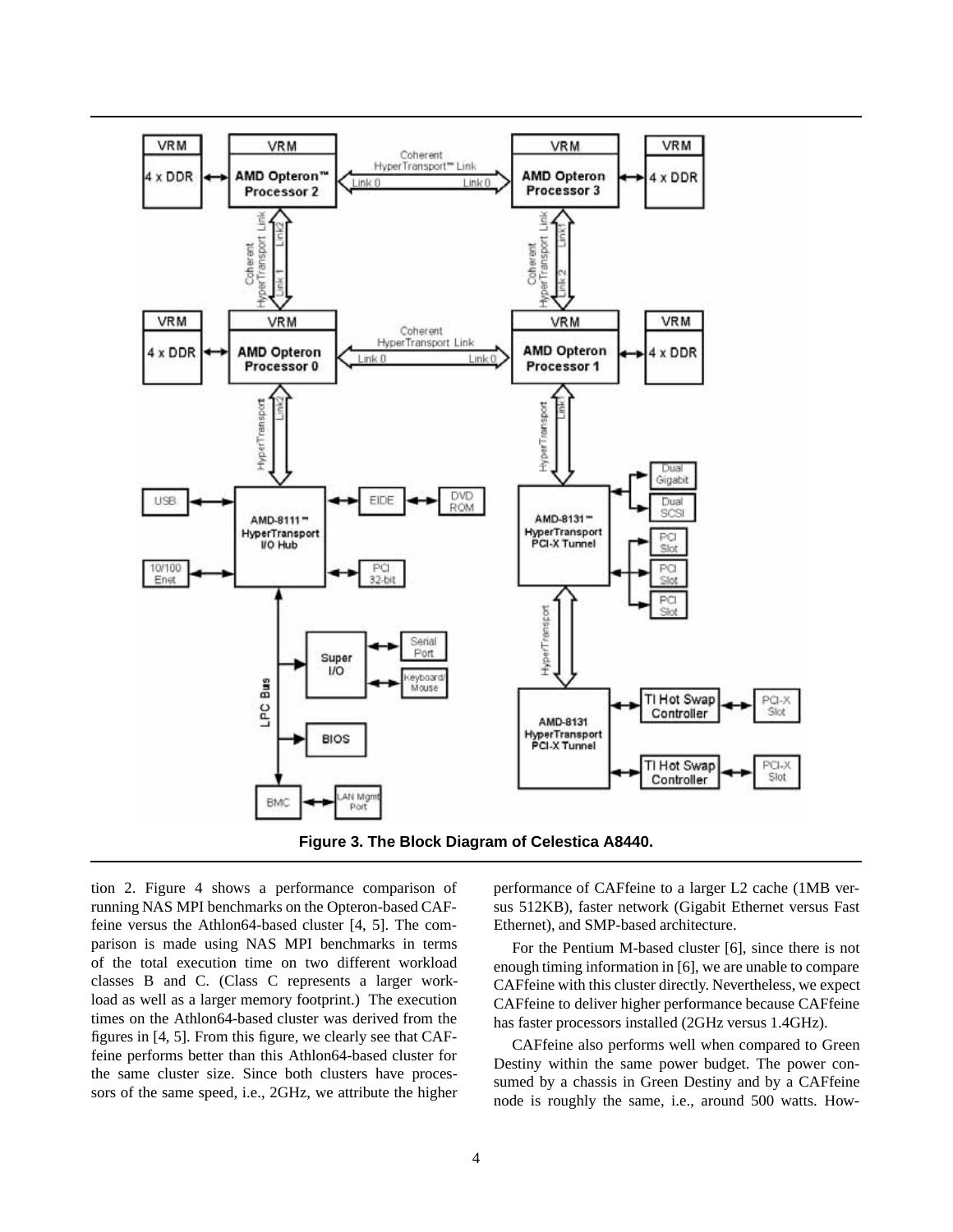

**Figure 4. Performance Comparison to Existing DVFS-Enabled Clusters.**



**Figure 5. Performance Comparison to Green Destiny.**

ever, in terms of performance, the CAFfeine node runs much faster in almost every aspect, e.g., from floatingpoint performance to memory bandwidth. Figure 5 shows a performance comparison for all seven measurements from the HPC Challenge (HPCC) benchmark suite [7]. All the performance measurements are normalized with respect to Green Destiny. Note that the BW number is not shown because the communication methods are different. The CAFfeine node performs intra-node communication via Hyper-Transport links whereas the Green Destiny chassis has to do inter-node communication via a much slower 100-Mb/s network. (But in terms of raw bandwidth, the CAFfeine nodes perform 157 times better than Green Destiny.)

# **4. Feasibility Analysis on Power Awareness**

Here we present a feasibility analysis on the power awareness of CAFfeine via DVFS. But before we do so, we briefly describe our measurement infrastructure.



**Figure 6. The Measurement Infrastructure.**

In this study, the reported execution time is referred to as the wall clock time of program execution. The power and energy numbers are with respect to the entire cluster. The reported power numbers refer to the average system wattage, while the energy numbers refer to the as the total system energy consumption.

To measure the execution time of a program, we use the Linux time command. To get the power- and energyconsumption numbers, we use an industry-strength power meter, a Yokogawa WT210/WT230 series. This power meter is connected to power strips that pass electrical energy from the wall power outlets to power up CAFfeine, as shown in Figure 6. The power meter periodically samples the instantaneous system wattage at a rate of 20 *µ*s per sample. The total energy consumption is then calculated as the integration of these wattages over time. The average power consumption is the total energy consumption divided by the execution time.

#### **4.1. HPL Benchmark**

To begin with, we conduct an in-depth study on the potential DVFS-induced power reduction at the cluster-node level. We choose the High-Performance Linpack (HPL) benchmark code [13] to stress-test the processor. HPL is an open-source implementation of the Linpack benchmark that solves a random, dense linear system of equations in double-precision arithmetic in parallel. HPL has long been argued to have exceptional temporal locality that makes its performance number (in terms of Gflops) much higher than what can be observed in real-life scientific applications. Nevertheless, HPL's high CPU utilization makes it a good CPU stress-test for a CAFfeine SMP node.

How does the power consumption of HPL compare to that of other benchmarks? Figure 7 shows the power consumption of running the NAS MPI benchmarks and HPL on a quad-Opteron CAFfeine node. The workloads for the NAS MPI benchmarks are carefully chosen to be class B so that they only require in-core executions. Thus, all benchmarks in Figure 7 only stress the CPUs and their respective memory subsystems. We can see from the figure that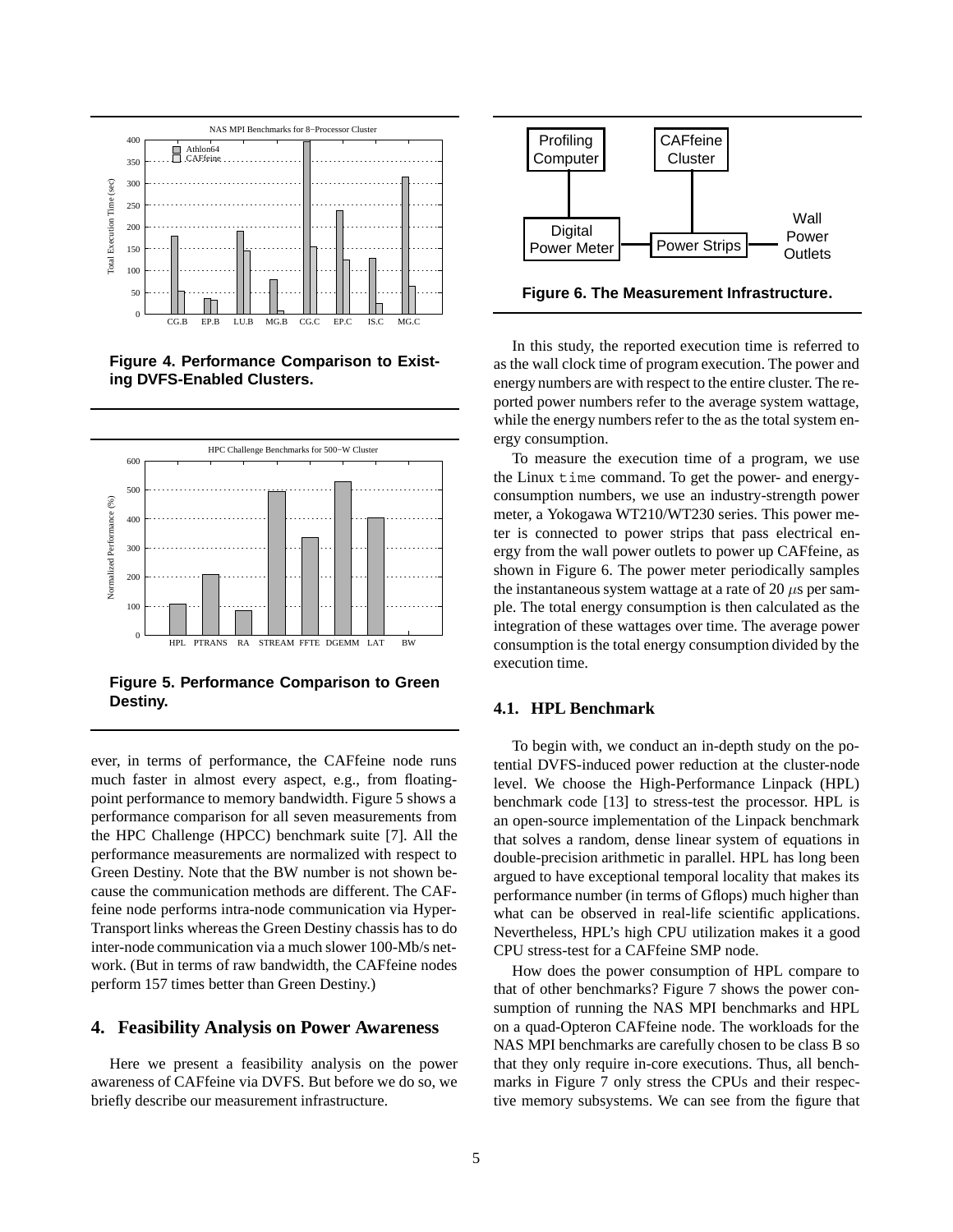

**Figure 7. Power Consumption of NAS+HPL MPI Benchmarks.**



**Figure 8. Power and Performance Trend of HPL Execution.**

the wattage of HPL stands out.

By plotting the system wattage of HPL execution for each frequency-voltage combination in CAFfeine, as shown in Figure 8, we find that DVFS-induced system power savings can be as high as 61%! The power savings are achieved at the expense of performance degradation, in this case, a slowdown of 2.32-fold.

More importantly, system power reduction does not always lead to system energy reduction. For the HPL example, Figure 8 shows that the most *power-efficient* execution occurs when the CPUs run at 0.8GHz, whereas the most *energy-efficient* execution occurs when the CPUs run at 1.4GHz. Why doesn't the most energy-efficient execution also occur at 0.8GHz? Because at that frequency, HPL takes *significantly* longer to run.<sup>3</sup> As a result, Figure 8 shows that the resulting curve for system energy consumption is U-

shaped. In fact, not only does HPL possess this U-shaped curve for system energy consumption; but all the NAS MPI benchmarks do as well, as we will see in Section 5.

Why is the above observation important? It turns out that many DVFS utilization schemes are based on an assumption that energy consumption will be reduced whenever the CPU frequency is reduced. Our HPL example has shown that this assumption is invalid for some programs on certain hardware platforms. As a result, the misuse of these schemes may produce unsatisfactory results.

It may be argued that running HPL at 1.4GHz, though energy efficient, sacrifices too much performance. Even running at 1.8GHz, which results in 15% performance degradation, may not be considered conducive towards high performance. Hence, we seek to answer the question of how much energy savings would we be able to achieve at say 5% performance loss. To do so, we use the following approach. We solve a linear-programming problem for a particular performance-slowdown requirement *D*: Given a set of tuples  $\{(P_i, T_i)\}\)$  for each frequency-voltage combination *i*,  $1 \le i \le n$ , where  $P_i$  and  $T_i$  denote the system wattage and the total execution time of the target application, respectively, find an optimal solution vector  $(r_1^*, r_2^*, \dots, r_n^*)$  for the minimization problem

$$
E^*(D) = \min\left\{\sum_i r_i \cdot (P_i \cdot T_i) : \begin{array}{l} \sum_i r_i \cdot T_i \le D \\ \sum_i r_i = 1 \\ r_i \ge 0 \end{array}\right\}
$$
 (1)

with respect to a given deadline *D* (in seconds). By varying *D*, we can derive the energy-performance curve (i.e.,  $E^*$  − *D* curve) for the target application.

The energy-performance curve for HPL is shown in Figure 9 at two different granularities with respect to performance slowdown. For a 5% performance-slowdown requirement, CAFfeine can reduce system energy by 8% (12% for system wattage). The figure also shows that as the performance requirement is relaxed, the rate of system energy savings drops.

Finally, the energy savings derived from Equation (1) is realizable. Basically, we calculate the desired frequency *f* <sup>∗</sup> as follows.

$$
f^* = \sum_i r_i \cdot f_i \tag{2}
$$

For HPL execution at 5% performance slowdown, the desired frequency *f*<sup>∗</sup> is about 1.9GHz. Since CAFfeine (or more specifically, the AMD Opteron processor) does not support this frequency directly, we have to emulate the frequency using 1.8GHz and 2.0GHz, e.g., run iteratively at 1.8GHz for one second and then 2.0GHz for the following second. The reason this scheme works is because  $E^*(T_i) = P_i \cdot T_i$  holds. In short, the  $D - E^*$  curve is a piecewise-linear combination of  $(T_i, P_i \cdot T_i)$  when the condition holds, and the condition holds when the total execu-

<sup>3</sup> Remember that energy consumption is the product of power consumption and execution time.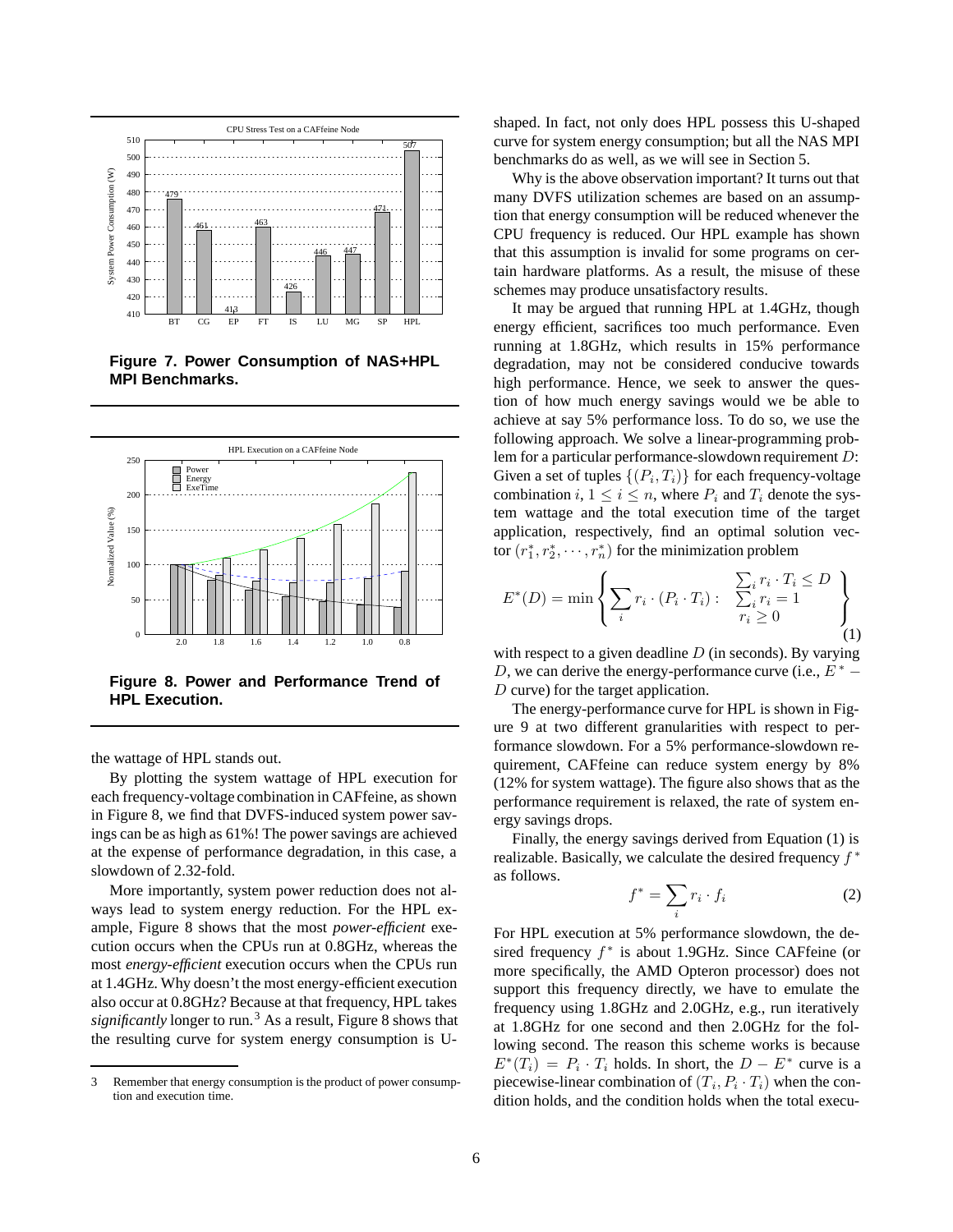

**Figure 9. Energy-Performance Tradeoffs of HPL Execution.**

tion time is a linear function of CPU cycle time, which HPL execution is.

# **4.2. NAS MPI Benchmarks**

As we mentioned earlier, HPL is an atypical scientific application in that it possesses exceptional memory locality. For a more typical scientific application that is oftentimes bottlenecked by memory and network performance, CAFfeine can achieve even higher system energy savings within the same performance constraint. To support our claim, we run the entire NAS MPI benchmark suite on CAFfeine.

The NAS MPI benchmarks [12] consist of eight benchmark codes. Together they mimic the computation and data movement characteristics of large-scale computational fluid dynamics (CFD) applications. These benchmarks cover a wide range of sensitivity to CPU speed changes. For example, the MG benchmark measures memory bandwidth, in contrast to HPL, which measures floating-point performance of CPUs.

Figure 10 plots the normalized execution time with respect to normalized processor cycle time for all NAS MPI



**Figure 10. Sensitivity Analysis on Entire CAFfeine Using Workload Class C.**

benchmarks in version 3.2 using workload class C. Without knowing what specific problem each benchmark solves, the figure tells us that EP is the most sensitive to CPU frequency changes. In contrast, MG and SP are the least sensitive.

Using the same analysis as we did for HPL, we can derive the range of DVFS-induced system energy savings for NAS MPI benchmarks. Table 2 shows the potential savings for the entire CAFfeine cluster. At a 5% performance loss, one can save an average of 19% system energy for CAFfeine. In other words, CAFfeine is capable of reducing a significant amount of system power and energy while still maintaining high performance.

These preliminary empirical results, via real measurements, are encouraging because hardware failures often occur when the cluster is running hot, i.e, when the workload is heavy, and CAFfeine can effectively reduce the occurrences of such overheating-induced failures in a highperformance commodity-based cluster during these busy periods.

# **5. An Analysis of Opportunities for Power Awareness**

For completeness, we present in Figure 11 the performance and power trend of each NAS MPI benchmark running on the entire CAFfeine cluster.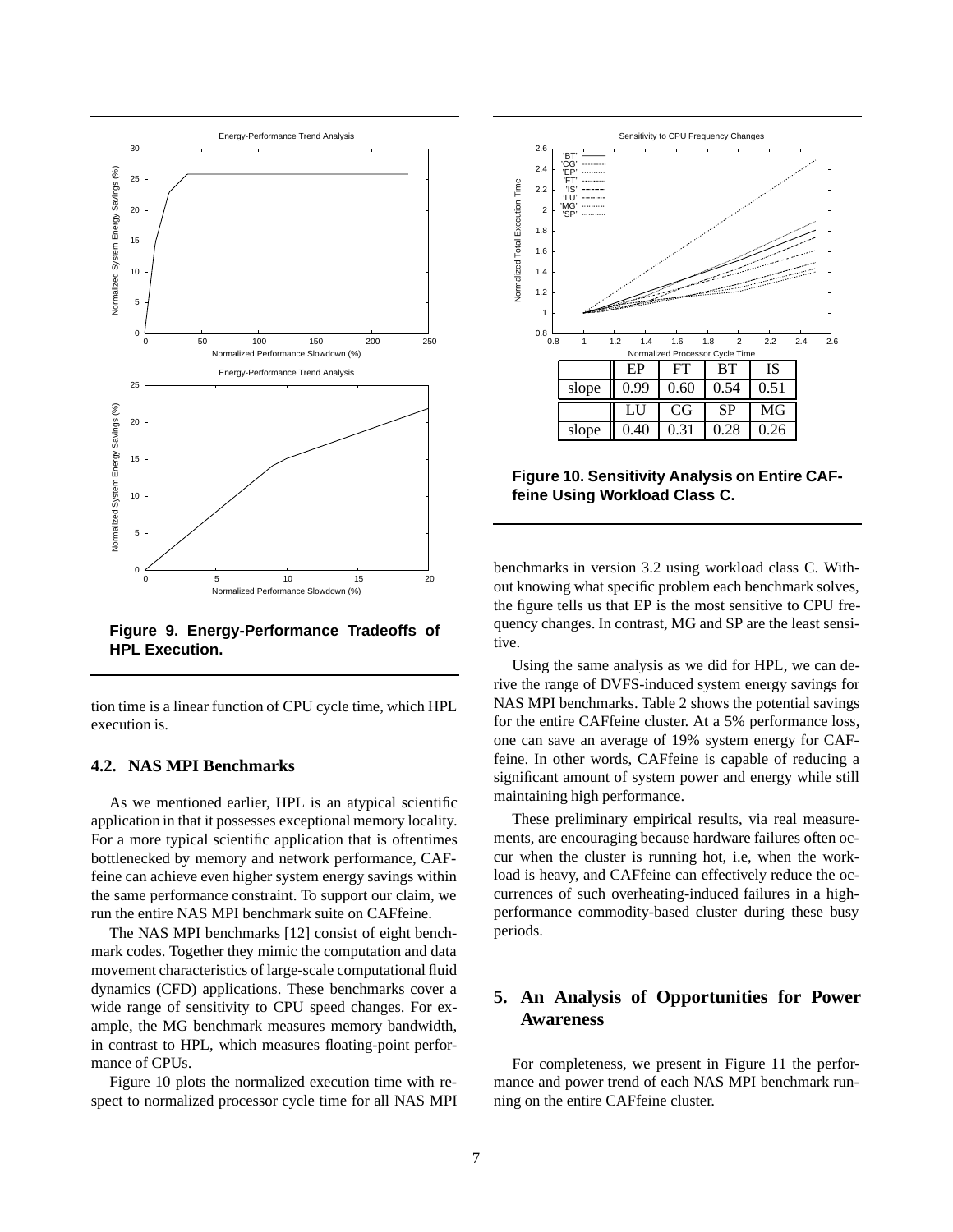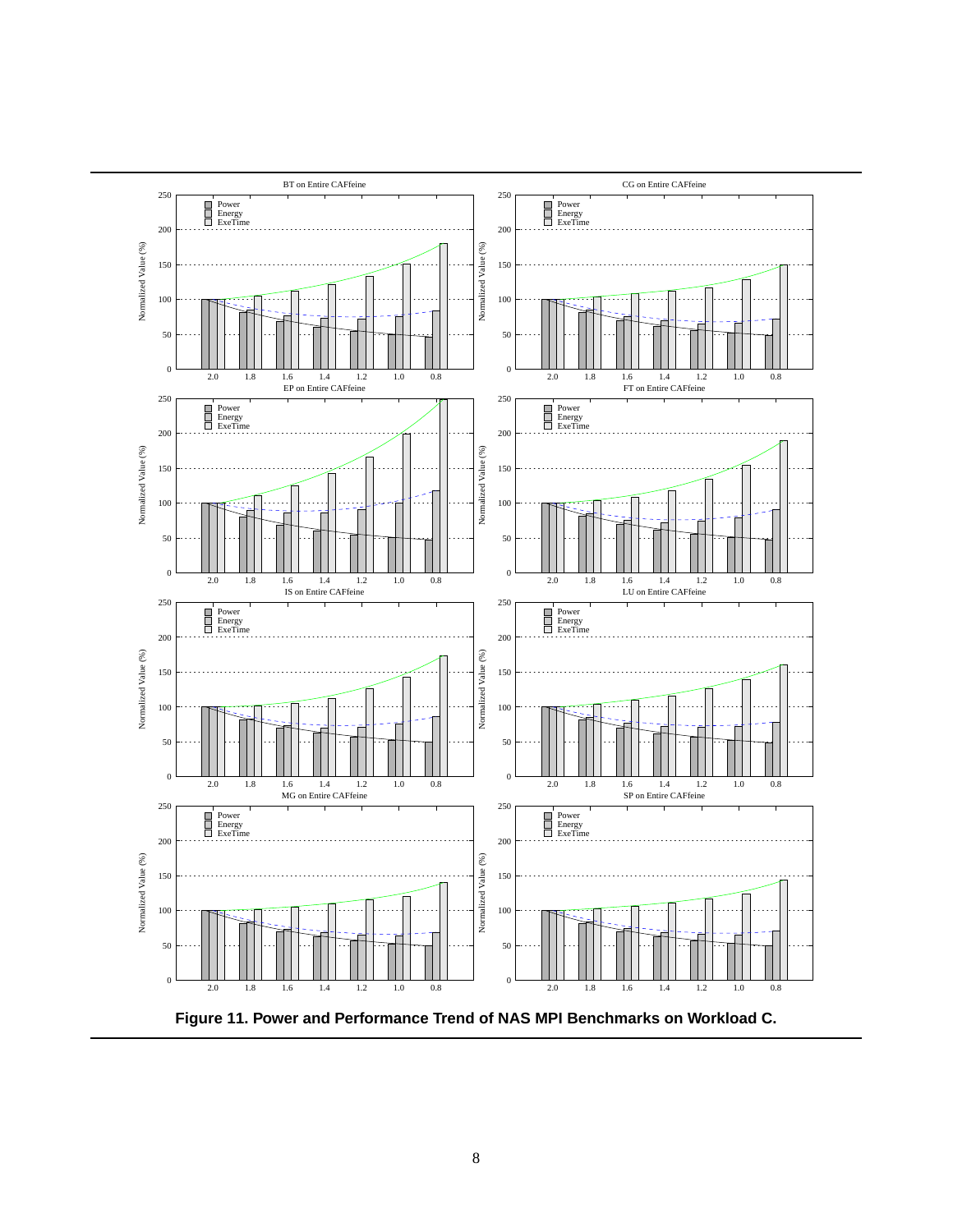| Class C Workload on Entire CAFfeine |     |     |     |     |     |     |      |     |         |  |  |  |
|-------------------------------------|-----|-----|-----|-----|-----|-----|------|-----|---------|--|--|--|
|                                     | BТ  | CG  | ЕP  | FT  | IS  |     | MG   | SP  | Average |  |  |  |
| 5%                                  | 5%  | 18% | 5%  | 18% | 26% | 17% | 2.7% | 22% | 19%     |  |  |  |
| 10%                                 | 21% | 27% | 10% | 25% | 29% | 22% | 32%  | 31% | 25%     |  |  |  |
| $\infty$                            | 28% | 35% | 14% | 28% | 30% | 30% | 36%  | 34% | 29%     |  |  |  |

**Table 2. DVFS-Induced System Energy Reduction for NAS MPI Benchmarks.**



**Figure 12. Power Consumption of the NAS MPI Benchmarks on the Entire CAFfeine Cluster.**

#### **5.1. Application Characteristics**

First, as discussed in the previous section, system power reduction does not necessarily result in system energy savings. The U-shape curve for system energy usage is exhibited in every NAS MPI benchmark. However, the lowest point in this U-shape curve varies from benchmark to benchmark. Similar to HPL execution, system wattage savings tend to flatten out as the CPU frequency decreases, whereas the total execution time starts to climb up at the same time. Hence, Figure 11 further supports the thesis that running at the lowest frequency on CAFfeine is not a good idea in reducing system energy costs in a high-performance cluster.

Second, an application that is sensitive to CPU frequency changes does not necessarily dissipate much heat. For example, both EP and HPL (in Figure 8) are sensitive to CPU frequency changes. However, Figure 7 shows that one consumes the most power (and thus dissipates much heat) whereas the other consumes the least power among all tested benchmarks.

Similarly, a memory-intensive application does not always consume less power. Both MG and SP measure memory bandwidth and they all have the least sensitivity to CPU frequency changes. Yet they consume higher power, according to Figure 12, than EP. Obviously, the above profiles translate into opportunities for a DVFS-enabled cluster to significantly reduce energy consumption (and hence, costs) without needing to sacrifice high performance.

## **5.2. CPU Power Reduction**

So far we have been using system wattage to evaluate power awareness of CAFfeine. It might be interesting to know how much wattage is reduced on the processor chips as DVFS can only change processor frequency and voltage and logically only affects processor wattage. To do so in a non-intrusive way, we use the following approach. We first collect the system wattage of NAS MPI benchmarks on a CAFfeine node for each frequency-voltage combination  $\{(P_i, f_i, V_i)\}$ . Then we use regression method to fit the measurement data into the following first-order power model [9]

$$
P(f, V) = c_1 \cdot V^2 \cdot f + c_0 \tag{3}
$$

in order to compute the two constants  $c_1$  and  $c_0$ . Since DVFS only changes the first term,  $c_1 \cdot V^2 \cdot f$ , we can then estimate processor wattage.

On average, processor wattage consumes about 77 watts and accounts for 69% of total system wattage. This percentage is quite large. Thus, we conclude that DVFS can effectively reduce power and energy consumption on this type of hardware platform.

#### **5.3. DVFS-Induced Phase-Oriented Scheduling**

There have been attempts (e.g., [4, 6]) to exploit execution phase characteristics for DVFS-induced system power reduction and energy savings. For example, the FT benchmark on the Athlon64-based cluster has a power profile (as shown by the bottom curve in Figure 13) that consists of regular spike-and-valley power usage pattern corresponding to the interleaved computation and communication phases of the FT code. Since the reduction of CPU frequency has little performance effect on communication phases where network is the performance bottleneck, researchers propose to execute the communication phases of FT at a non-peak frequency and execute the computation phases at the peak frequency. This is called phase-oriented DVFS scheduling.

However, when the network becomes faster, such as the 1-Gb/s performance in CAFfeine, such strategies have a di-